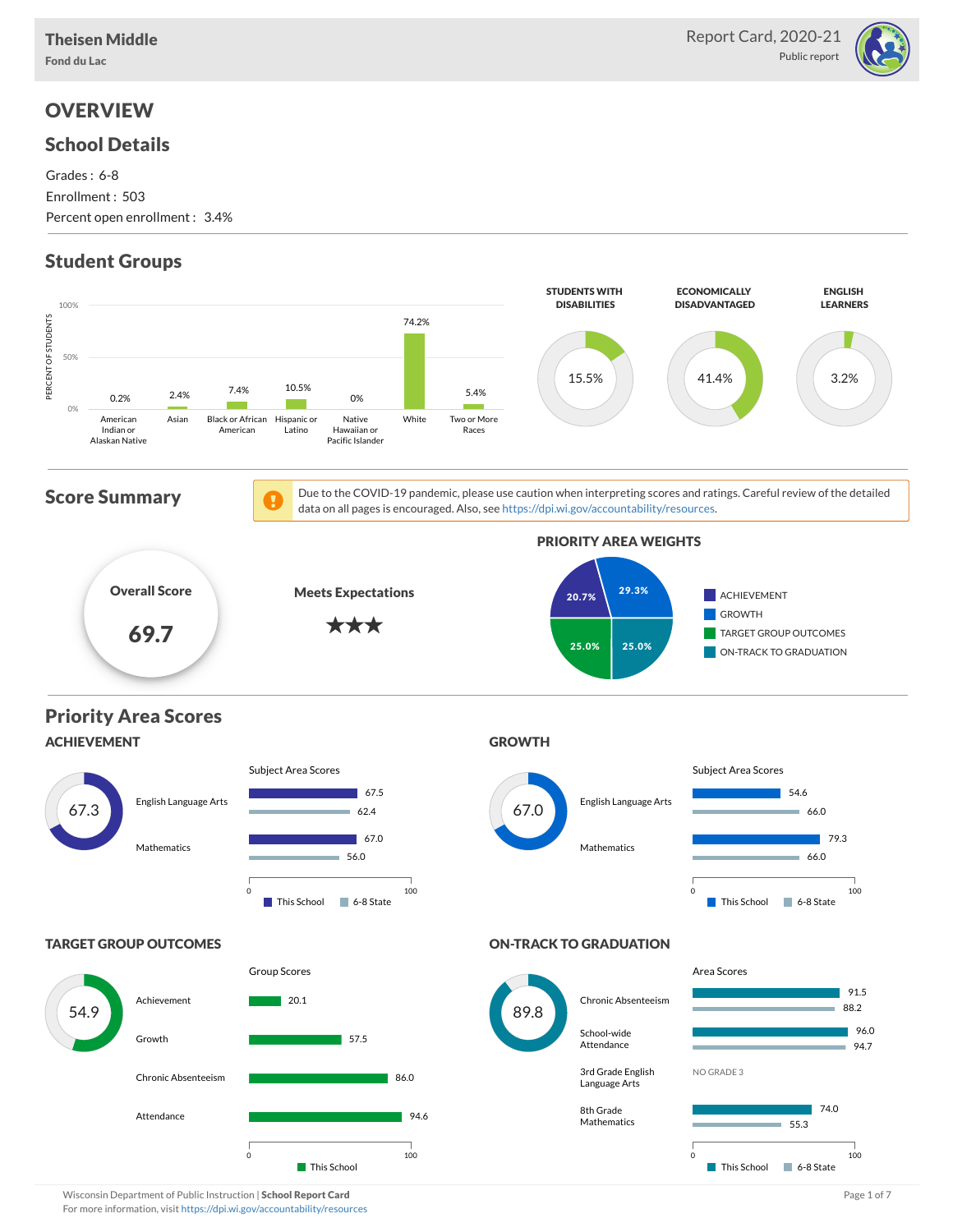

# ACHIEVEMENT

This priority area summarizes how this school's students performed on state assessments using a points-based proficiency system that gives partial credit for Basic test performance and extra credit for Advanced performance. The score is a multi-year average of English language arts and mathematics subscores.

### Priority Area Score



### Student Group Achievement, 2020-21 (for information only)

Group size is given in parentheses. Groups with fewer than 20 students are not displayed.

#### ENGLISH LANGUAGE ARTS



#### Black or African American  $(29)$  **19.0 -6.0 -6.0** Hispanic or Latino  $(51)$   $41.2$   $42.2$ White  $(363)$   $(363)$   $64.9$   $(53)$ Two or More Races (25) Economically Disadvantaged  $(190)$  37.6  $\bullet$  -15.8 English Learners  $(32)$   $35.9$   $\bullet$  -10.2 Students with Disabilities  $(72)$  25.0  $(29)$  19.0  $\blacksquare$  41.2 64.9 | 50.0 37.6 35.9  $| 25.0$ 0 100 Point change from prior year

#### Performance Levels by Year

These graphs show school-wide percentages and group sizes of students performing at each level.

#### ENGLISH LANGUAGE ARTS



#### **MATHEMATICS**

**MATHEMATICS** 



Wisconsin Department of Public Instruction | School Report Card Page 2 of 7 and 2008 and 2009 and 2 of 7 and 2 of 7 and 2 of 7 and 2 of 7 and 2 of 7 and 2 of 7 and 2 of 7 and 2 of 7 and 2 of 7 and 2 of 7 and 2 of 7 and 2 o

For more information, visit <https://dpi.wi.gov/accountability/resources>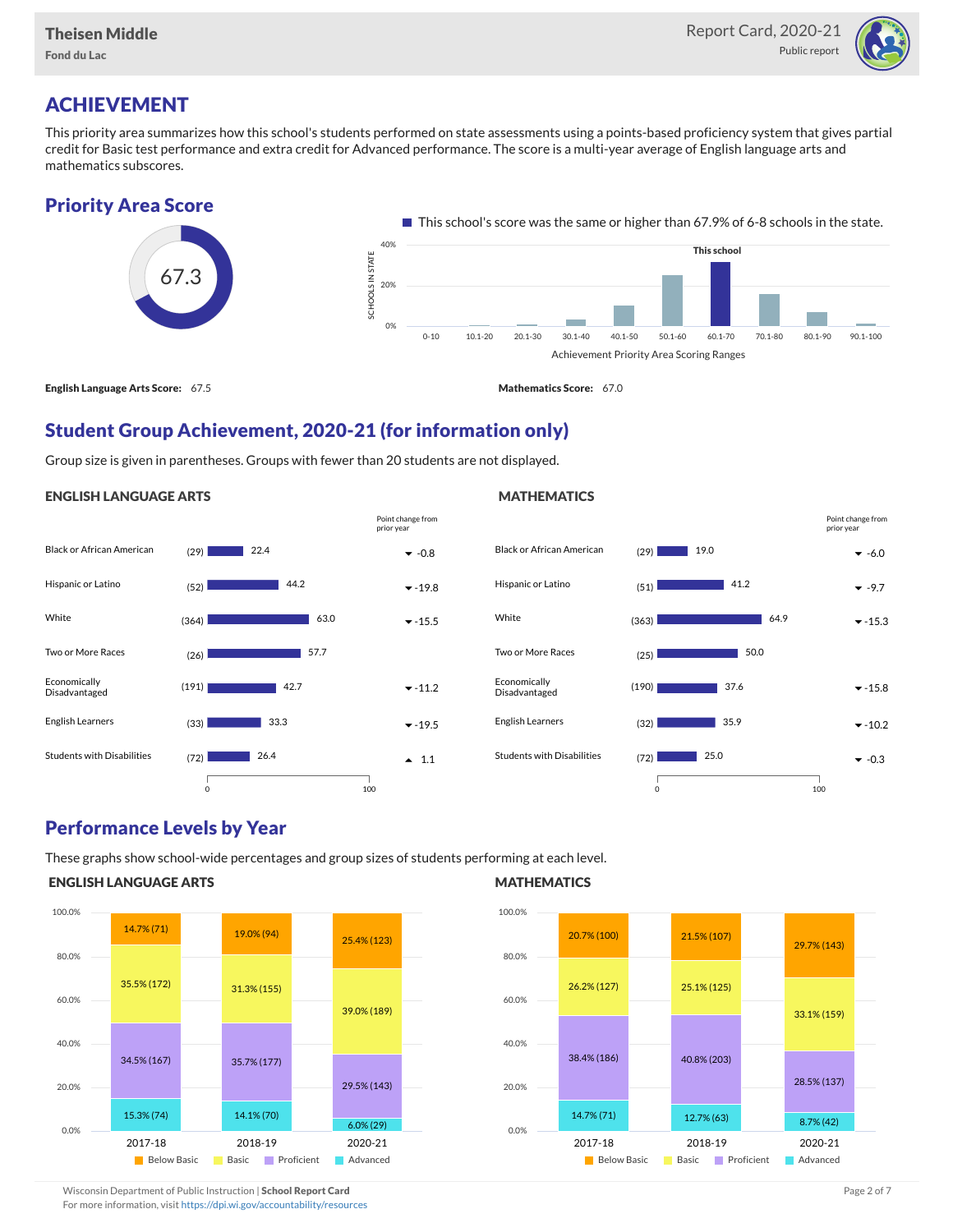

## ACHIEVEMENT - ADDITIONAL INFORMATION

The data on this page is for information only.

## Test Participation Rates, 2020-21

| <b>ENGLISH LANGUAGE ARTS</b> |                                  | <b>MATHEMATICS</b> |                                  |  |  |  |  |  |
|------------------------------|----------------------------------|--------------------|----------------------------------|--|--|--|--|--|
| All students                 | Lowest-participating group:      | All students       | Lowest-participating group:      |  |  |  |  |  |
|                              | <b>Black or African American</b> |                    | <b>Black or African American</b> |  |  |  |  |  |
| 98.0%                        | 87.2%                            | 97.5%              | 87.2%                            |  |  |  |  |  |

### Student Group Performance Levels by Year

Groups with any full academic year students in tested grades are shown.

#### ENGLISH LANGUAGE ARTS

|                                   | 2017-18          |          |            |         |                | 2018-19           |          |            |         |                | 2020-21          |          |            |           |                    |
|-----------------------------------|------------------|----------|------------|---------|----------------|-------------------|----------|------------|---------|----------------|------------------|----------|------------|-----------|--------------------|
|                                   | Tested<br>Total# | Advanced | Proficient | Basic   | Below<br>Basic | Tested<br>Total # | Advanced | Proficient | Basic   | Below<br>Basic | Tested<br>Total# | Advanced | Proficient | Basic     | <b>Below Basic</b> |
| All Students: 6-8 State           | 190,517          | 9.6%     | 32.0%      | 35.5%   | 22.9%          | 192,400           | 8.9%     | 31.8%      | 35.2%   | 24.1%          | 167,493          | 8.0%     | 30.7%      | 36.2%     | 25.1%              |
| <b>All Students</b>               | 484              | 15.3%    | 34.5%      | 35.5%   | 14.7%          | 496               | 14.1%    | 35.7%      | 31.3%   | 19.0%          | 484              | 6.0%     | 29.5%      | 39.0%     | 25.4%              |
| American Indian or Alaskan Native | $\angle 20$      | $\star$  | ٠          | ٠       | $\star$        | $\sim 20$         | $\star$  | $\star$    | $\star$ | $\star$        | $\sim 20$        | $\star$  | $\star$    |           |                    |
| Asian                             | $\sim 20$        | ٠        | ٠          | ٠       | $\star$        | $\angle 20$       | $\star$  | $\star$    | $\star$ | $\star$        | $\sim 20$        | $\star$  | $\star$    | $\ddot{}$ |                    |
| <b>Black or African American</b>  | 24               | 4.2%     | 8.3%       | 41.7%   | 45.8%          | 28                | 0.0%     | 7.1%       | 32.1%   | 60.7%          | 29               | 0.0%     | 13.8%      | 17.2%     | 69.0%              |
| Hispanic or Latino                | 64               | 4.7%     | 31.3%      | 45.3%   | 18.8%          | 57                | 1.8%     | 43.9%      | 35.1%   | 19.3%          | 52               | 1.9%     | 25.0%      | 32.7%     | 40.4%              |
| White                             | 370              | 18.4%    | 37.0%      | 33.5%   | 11.1%          | 382               | 17.3%    | 38.5%      | 28.3%   | 16.0%          | 364              | 7.1%     | 32.1%      | 40.4%     | 20.3%              |
| Two or More Races                 | $\sim 20$        |          | $\star$    | $\star$ | $\star$        | $\sim 20$         | $\star$  | $\star$    |         | $\star$        | 26               | 7.7%     | 23.1%      | 46.2%     | 23.1%              |
| <b>Economically Disadvantaged</b> | 184              | 6.0%     | 27.2%      | 42.4%   | 24.5%          | 179               | 5.6%     | 27.4%      | 36.3%   | 30.7%          | 191              | 2.1%     | 20.9%      | 37.2%     | 39.8%              |
| <b>English Learners</b>           | 30               | $0.0\%$  | 10.0%      | 73.3%   | 16.7%          | 36                | 0.0%     | 27.8%      | 50.0%   | 22.2%          | 33               | 3.0%     | 12.1%      | 33.3%     | 51.5%              |
| <b>Students with Disabilities</b> | 71               | 9.9%     | 11.3%      | 28.2%   | 50.7%          | 73                | 1.4%     | 11.0%      | 24.7%   | 63.0%          | 72               | 2.8%     | 8.3%       | 27.8%     | 61.1%              |

#### **MATHEMATICS**

|                                   |                  |           | 2017-18    |         |                |                  |          | 2018-19    |           |                | 2020-21          |          |            |       |                    |
|-----------------------------------|------------------|-----------|------------|---------|----------------|------------------|----------|------------|-----------|----------------|------------------|----------|------------|-------|--------------------|
|                                   | Tested<br>Total# | Advanced  | Proficient | Basic   | Below<br>Basic | Tested<br>Total# | Advanced | Proficient | Basic     | Below<br>Basic | Tested<br>Total# | Advanced | Proficient | Basic | <b>Below Basic</b> |
| All Students: 6-8 State           | 190,739          | 6.2%      | 33.3%      | 32.1%   | 28.4%          | 192,634          | 6.5%     | 32.3%      | 31.7%     | 29.5%          | 167,370          | 4.8%     | 28.3%      | 33.1% | 33.8%              |
| <b>All Students</b>               | 484              | 14.7%     | 38.4%      | 26.2%   | 20.7%          | 498              | 12.7%    | 40.8%      | 25.1%     | 21.5%          | 481              | 8.7%     | 28.5%      | 33.1% | 29.7%              |
| American Indian or Alaskan Native | $\sim 20$        | $\ddot{}$ | ٠          | ٠       | $\star$        | $\angle 20$      | $\star$  | $\star$    | $\ddot{}$ | $\star$        | $\angle 20$      | $\star$  | ٠          |       |                    |
| Asian                             | $\sim 20$        | $\star$   | $\star$    | $\star$ | $\star$        | $\sim 20$        | $\star$  | $\star$    | $\star$   | $\star$        | $\angle 20$      | $\star$  | $\star$    |       |                    |
| <b>Black or African American</b>  | 24               | 0.0%      | 20.8%      | 29.2%   | 50.0%          | 28               | 0.0%     | 7.1%       | 35.7%     | 57.1%          | 29               | $0.0\%$  | 6.9%       | 24.1% | 69.0%              |
| Hispanic or Latino                | 64               | 3.1%      | 34.4%      | 26.6%   | 35.9%          | 58               | 0.0%     | 34.5%      | 32.8%     | 32.8%          | 51               | 2.0%     | 21.6%      | 33.3% | 43.1%              |
| White                             | 370              | 18.6%     | 40.0%      | 25.7%   | 15.7%          | 383              | 15.7%    | 45.2%      | 23.0%     | 16.2%          | 363              | 10.7%    | 32.2%      | 33.1% | 24.0%              |
| Two or More Races                 | $\sim 20$        | $\ddot{}$ | $\star$    | $\star$ | $\star$        | $\sim 20$        | $\star$  | $\star$    | $\ddot{}$ | $\star$        | 25               | 8.0%     | 16.0%      | 44.0% | 32.0%              |
| <b>Economically Disadvantaged</b> | 184              | 6.0%      | 27.2%      | 33.7%   | 33.2%          | 179              | 5.0%     | 29.6%      | 32.4%     | 33.0%          | 190              | 2.6%     | 15.8%      | 35.8% | 45.8%              |
| <b>English Learners</b>           | 30               | 0.0%      | 26.7%      | 43.3%   | 30.0%          | 38               | 0.0%     | 26.3%      | 39.5%     | 34.2%          | 32               | 0.0%     | 18.8%      | 34.4% | 46.9%              |
| <b>Students with Disabilities</b> | 71               | 7.0%      | 8.5%       | 21.1%   | 63.4%          | 73               | 2.7%     | 9.6%       | 23.3%     | 64.4%          | 72               | 2.8%     | 11.1%      | 19.4% | 66.7%              |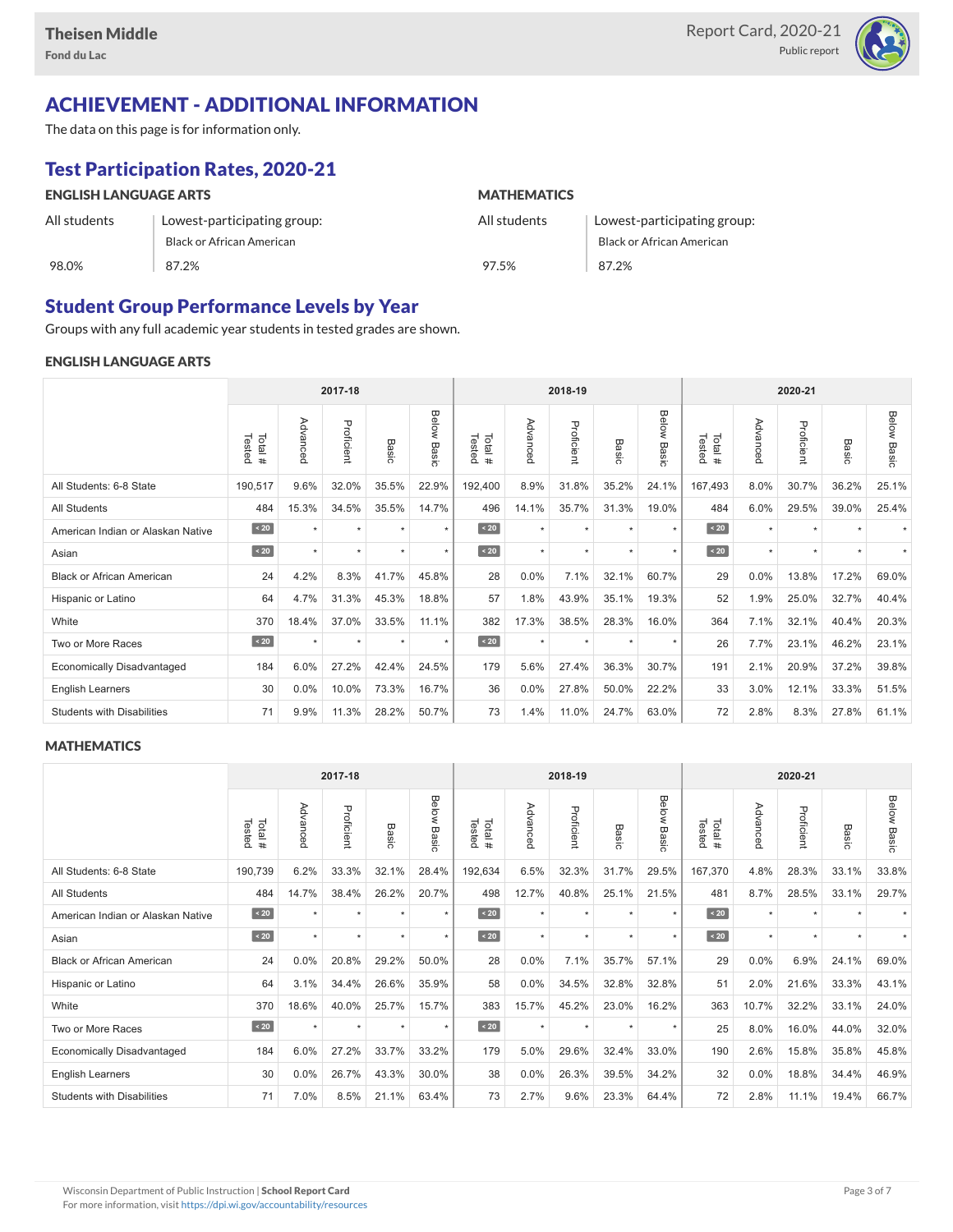

## **GROWTH**

This priority area measures year-to-year student progress on statewide tests. It uses a value-added model that seeks to control for circumstances beyond the influence of educators. A high value-added score means that on average students in the school are progressing more quickly than other, similar students. Growth is scored from 0 to 100 to match the other priority areas and is a conversion from the roughly 0 to 6 value-added score.



## Student Group Value-Added (for information only)

Value-added scores cover an approximately 0-6 range. Higher scores mean greater positive impact. A score of 3.0 is average. Group size is shown in parentheses. Groups with fewer than 20 students are not displayed. Shaded boxes indicate higher-than-average scores.

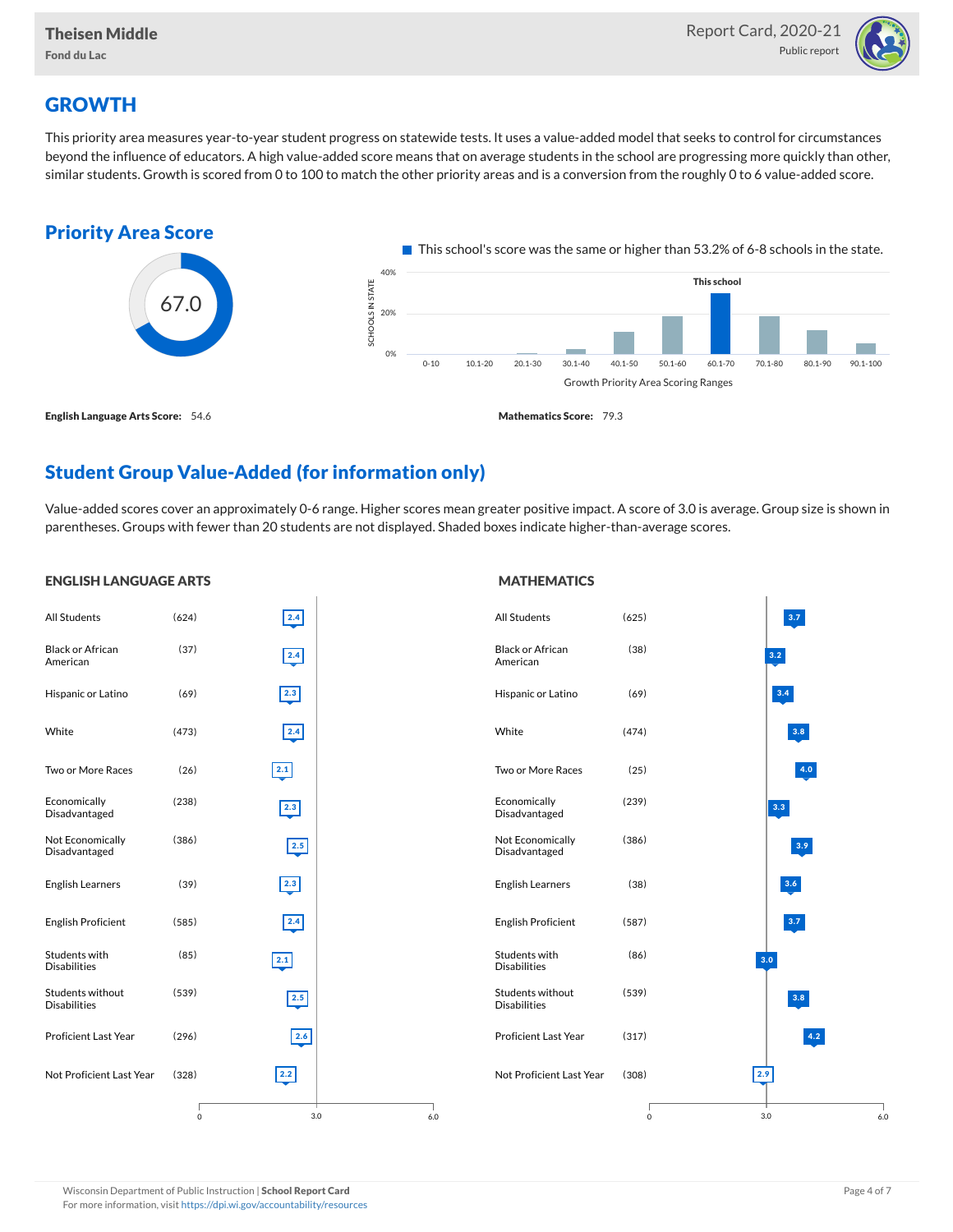

# TARGET GROUP OUTCOMES

This priority area examines outcomes for students with the lowest test scores — the Target Group. It is designed to promote equity by helping schools focus on learners who need the most support while also improving outcomes for all students. The priority area score combines component scores for achievement, growth, chronic absenteeism, and attendance or graduation rate. Data are not displayed when target groups have fewer than 20 students.







higher score is better.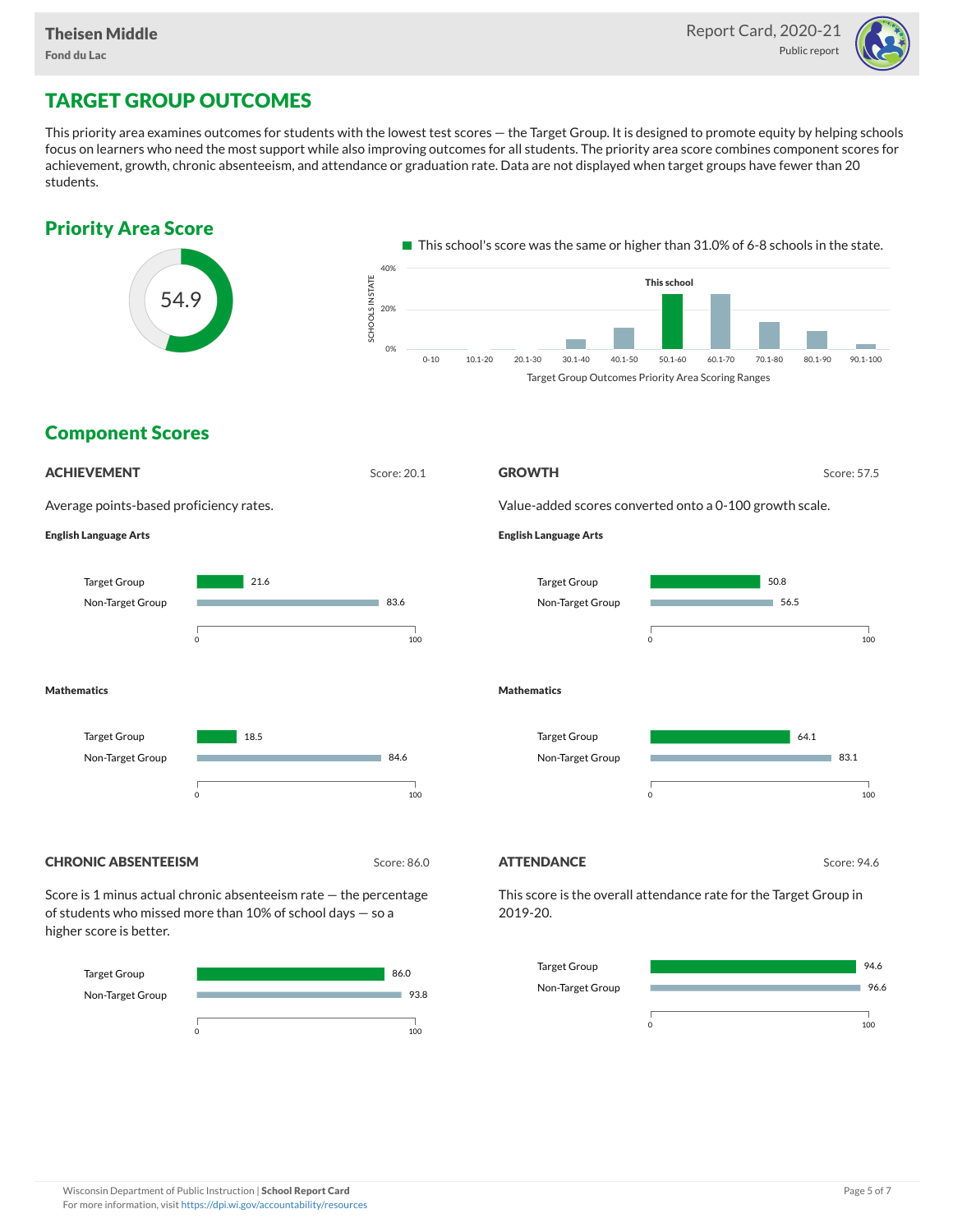

# ON-TRACK TO GRADUATION

This priority area indicates how successfully students are progressing toward completing their K-12 education. The score combines component scores for measures of student engagement and achievement.



Component Scores